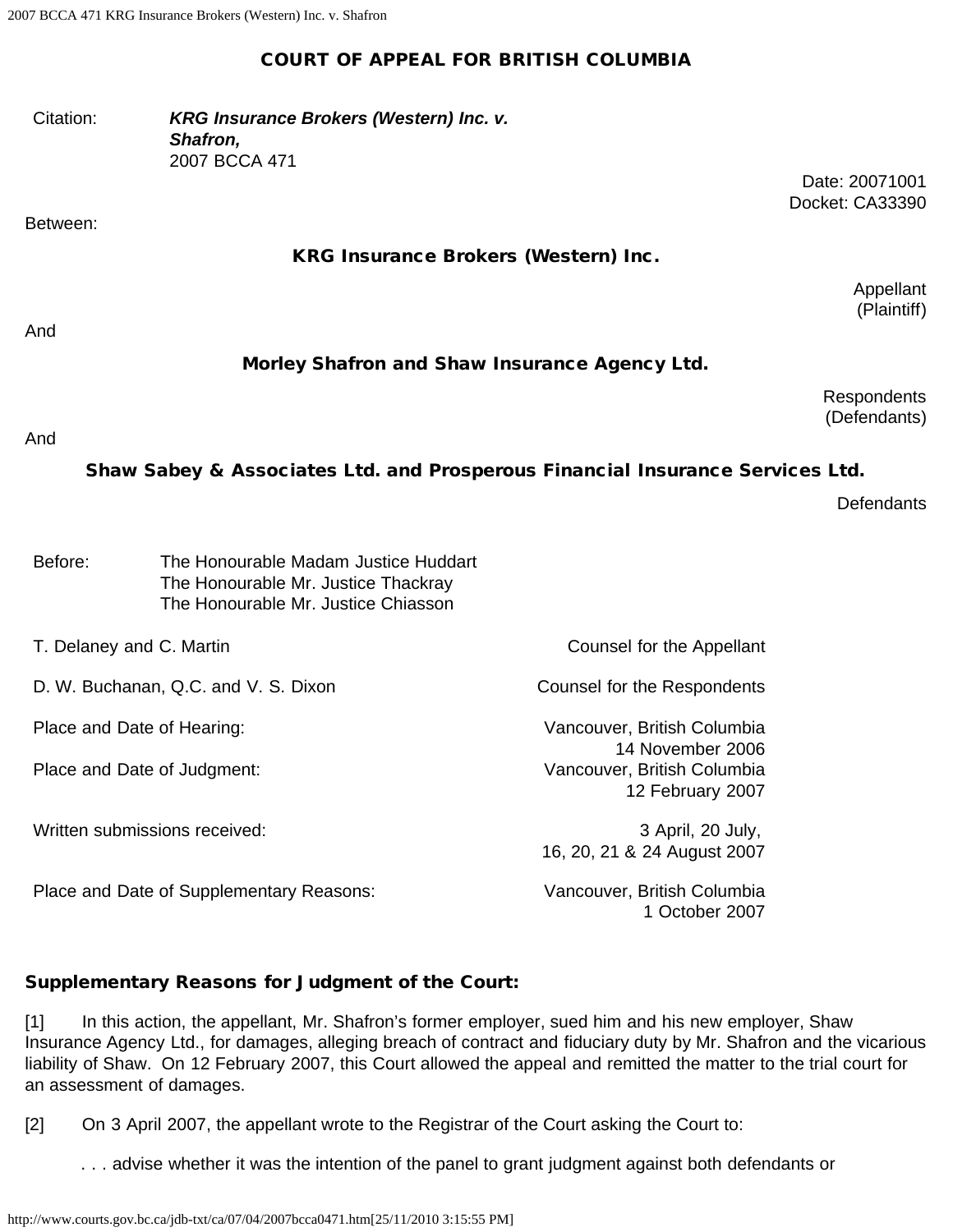only Mr. Shafron. Alternatively, counsel for the parties will be prepared to appear before the panel to make further submissions on this issue or alternatively, provide written submissions to the panel.

[3] On 18 April 2007, the Deputy Registrar issued the following memorandum to the parties:

On February 12, 2007, this Court released its decision in this matter. The appeal was allowed and the case referred to the Supreme Court for an assessment of damages.

On April 3, 2007, counsel for the appellant wrote requesting clarification whether it was in the intention of the Court "to grant judgment against both defendants or only Mr. Shafron". He stated also:

The reasons for judgment ... are silent whether our client has recovered judgment against both ... Morley Shafron and ... Shaw Insurance Agency Ltd. or only Mr. Morley Shafron. The issue of the liability of Shaw Insurance Agency Ltd. was not really addressed or argued before the panel.

Although the Notice of Appeal named both Mr. Shafron and Shaw as

appellants, in paragraph I of its factum the appellant stated:

This appeal is against a judgment dismissing the plaintiff's action against its former owner and employee. The plaintiff ... alleges Morley Shafron breached contractual and fiduciary obligations to not compete with the appellant upon leaving his employment.

The appellant's "former owner and employee" is Mr. Shafron.

The only reference in the factum to Shaw was in the factual narrative. There was nothing in the factum or in oral argument on the appeal concerning any liability of Shaw to the appellant.

In its statement of claim, the appellant alleged that Shaw had profited from the wrongful acts of Mr Shafron and was "vicariously liable for these wrongful acts". The trial judge made no determination concerning the availability of this cause of action and no findings of fact that might have been relevant to the assertions of the appellant.

There was nothing before this Court on which judgment could have been granted against Shaw. The intention of the Court was to grant judgment against Mr. Shafron only.

4] On 20 July 2007, the appellant filed an application seeking the order of a justice in chambers granting leave to make further submissions to the Court, but the Registry advised this was not the proper procedure to be followed in such matters. The appellant says that it was advised to write to the Registrar of the Court "to seek leave to make further submissions regarding this matter" and questions the Registrar's jurisdiction to make such a ruling. The Registrar does not make such rulings. The Registry was correct advising the appellant to write to the Registrar and ask that the request be referred to the division of the Court that heard the appeal, which is the usual practice of the Court in such matters (for example, see *R. v. Hummel*, 2003 YKCA 4) and what the Registrar did in this case.

[5] On 16 August 2007, the appellant wrote to the Registrar of the Court stating that it desired to make further submissions concerning the liability of Shaw. It stated that it had asked to do so in its 3 April 2007 letter, but that letter contains no such request. The respondents opposed the appellant's application. Further correspondence was delivered to the Registry and has been considered by the Court.

[6] In allowing the appeal, the Court concluded that Mr. Shafron was in breach of contract, but not in breach of fiduciary duty. The appellant's position, as outlined in its correspondence to the Registry, is that Shaw is vicariously liable for Mr. Shafron's breach of contract because it benefited from it. It relies on authorities that so hold in the context of a breach of fiduciary duty and asserts that the same is true for breach of contract. The respondents disagree. The appellant asks this Court to re-open the appeal, to hear submissions on the liability of Shaw and to decide the issue.